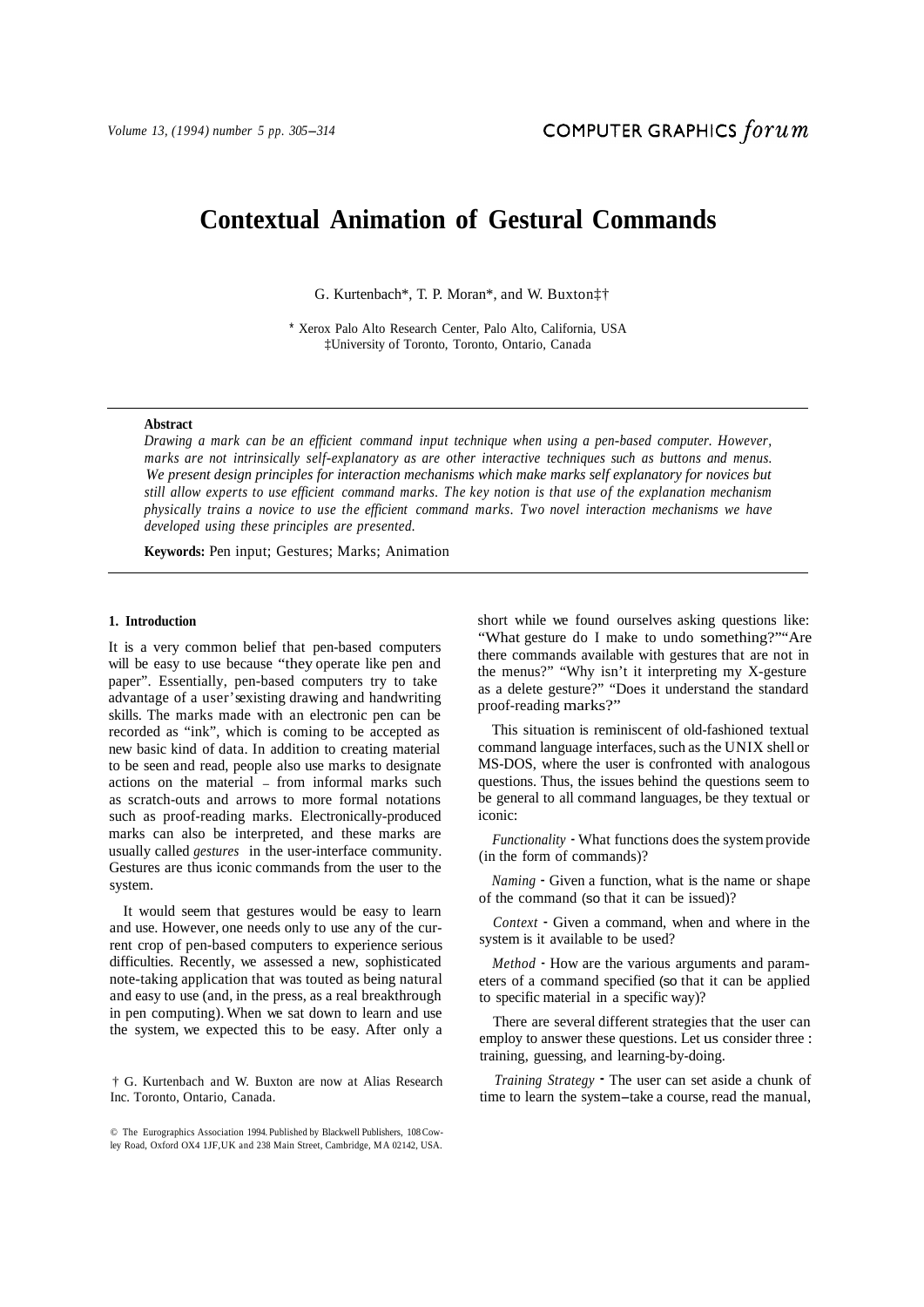follow an on-line tutorial, etc. One problem with this strategy is that it is not tied to any particular task the user needs to do. During training, the user, in effect, memorizes the system ahead of time. Later, when it is time to do a particular task, the user may have forgotten many of the crucial details and will end up posing the same questions anyway. The goal of most pen-based systems is to be "natural" so as not to require up-front training, the ideal being that one can just "walk up and use" them. Therefore, we want to minimize the need for training.

*Guessing Strategy* - The user can forego training and just guess how to issue commands. This depends on the commands being mnemonic. For verbal commands, it has been shown that mnemonics are unreliable; command naming behaviour of individuals is extremely variable1. But gestures are supposed to be intuitive and/or familiar. Many researchers have argued that users commonly agree on certain gestures for certain operations2-4. However, beyond a small set of common operations (e.g. select, delete, move), there are few common conventions (mainly because gestural systems are so new). Thus, guessing by itself is inadequate.

*Learning- While-Doing Strategy* - A broader strategy is for the user to seek help in various ways *while doing particular tasks* and, *in the process,* learn more and more about the system. Thus the need for (and time taken in) seeking help is continually reduced. The critical thing to make this work is to minimize the amount of attention the user has to divert from the performance of the task in order to seek help (training and guessing are at the two extremes).

We can view many interface techniques of modern graphical user interfaces as supporting a learning-whiledoing strategy. Menus of commands and panels of buttons and icons tell the user what functions are available and directly provide the means to invoke them. They allow users to recognize functions rather than having to recall them from memory. Two examples are menus and dialogue boxes. Menus that pop up when certain objects are selected and pull-down menus with greyed out items show users the context in which commands are available. Dialogue boxes give users simple methods for specifying parameters to commands.

What we propose is to extend these graphical user interface techniques with two specific goals in mind: (1) supporting the process of learning-while-doing and (2) dealing with the particular features of gestural commands. A couple of examples: We will consider techniques for inducing rehearsal, which is important to amplify the learning process. Gestures have the feature that they are drawn *within* the materials they are operating on (whereas textual commands, including menus, are issued from outside of the materials). Thus we have to provide guidance for how to draw gestures within the spatial context of the current materials. In this paper we define three user-interface design principles to support interactively learning and using gestures. We then describe two interaction techniques we have developed based on these design principles. The first technique supports learning and using the subclass of zig-zag-shaped gestures. The second technique deals with the general case of learning and using arbitrary-shaped gestures.

# **2. Design Principles**

The three design principles to support learning and using gestures are *revelation, guidance,* and *rehearsal.* Other researchers have described similar general principles<sup>5,6</sup>, and many systems have interactions which follow some of these general principles. Our definitions are oriented to apply the principles to gestures.

*Revelation* - The system should interactively reveal information about what commands are available and how to invoke them.

Gestures are not revealed because the user must recall them from memory. Menus and buttons, however, reveal the function and names of commands. They do not reveal the method for issuing the command. What menu systems do is to provide a common set of general methods (such as pointing, dragging, double clicking), which must be learned *a priori.* The Macintosh computer, for example, uses this technique. The intention is that with this small set of skills a user can start interactively exploring and learning about the remainder of the system.

The interaction techniques described in this paper use this type of design. A user must be informed, *a priori,*  that in order to reveal the commands associated with an object the pen must be pressed over an object and held still for a fraction of second. We call this "press and wait for more information". Once users know this, they can get further instructions interactively from the system. This allows users to interactively learn about what functions can be applied to various displayed objects by *pressing and waiting* on the objects for menus.

*Guidance* - The way in which revelation occurs should guide a user through the method for specifying the complete command in any specific situation.

An example is selection from a hierarchic menu. In this case, selecting an item guides a user to the next menu. The critical point in these systems is that getting guidance on how to specify a command does not interrupt the specification process. On the other hand, a system like the on-line manual pages in UNIX violates the principle of guidance, because the user must terminate or at least suspend the act of specifying the command in order to get help.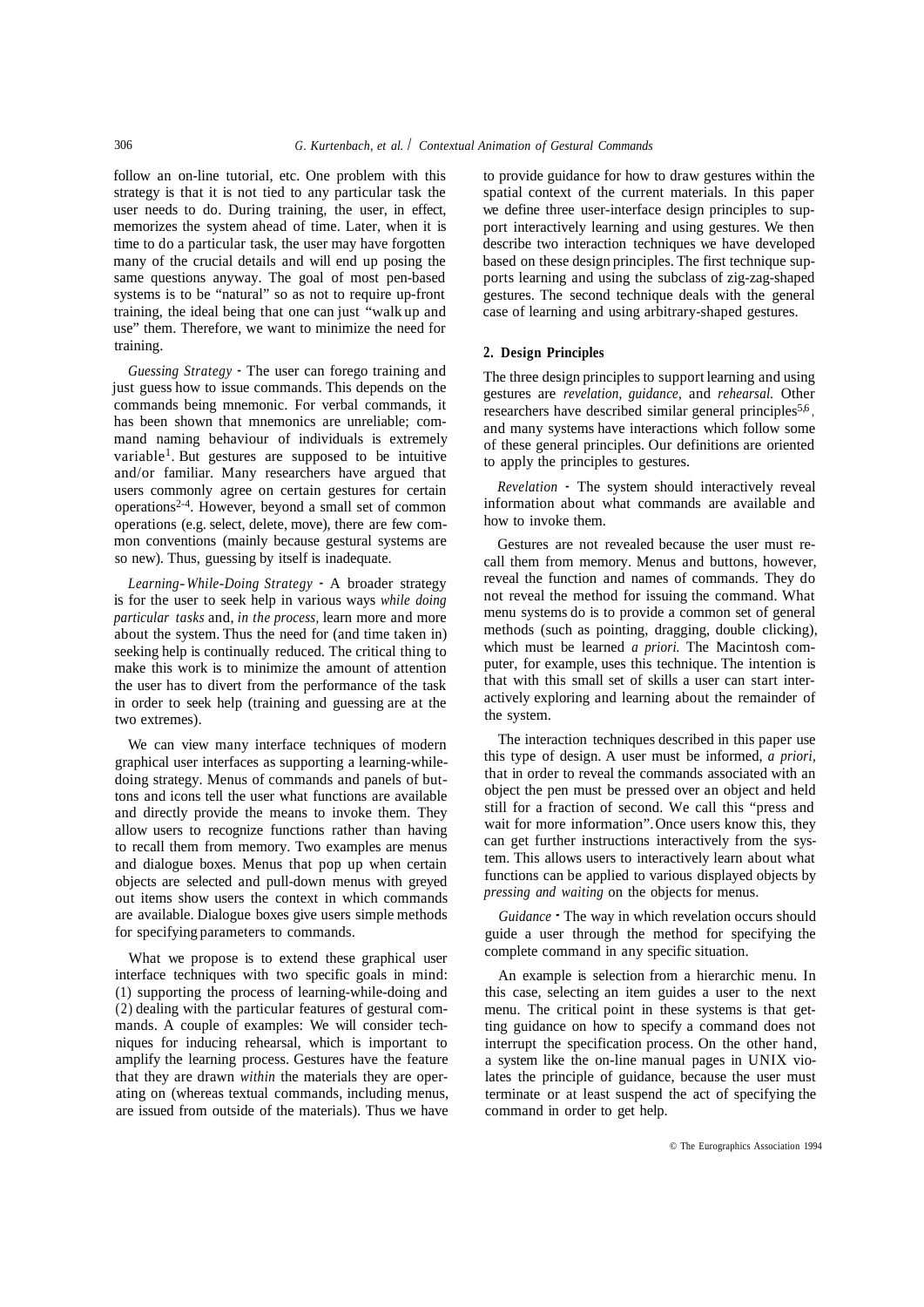*Rehearsal* - The way guidance is provided should require a physical rehearsal of the way an expert would issue the command.

The goal of rehearsal is to develop expert skills in a novice, in order to support the efficient transition from novice to expert performance. Many interaction techniques support rehearsal. When the action of the novice and the expert are the same for a particular function, we can say that rehearsal takes place. For example, novices may draw lines, move icons, or select from menus using the same actions as an expert when there is one and only one way of issuing the command. In many cases, the single way of issuing the command may be suitable for both the novice and expert.

There are also many situations, however, where a single method for invoking a command is not sufficient. The popularity of "accelerator techniques" is proof of this. Typically, interfaces provide two modes of operation. The first mode, designed for novices, provides revelation. Conventional menu-driven interactions are an example of this. The revealing component of this mode is emphasized over efficiency of interaction, because novices are more concerned with how to do things rather than how quickly things can be done. The second mode, designed for experts, typically allows terse, non-prompted interactions. Command-line interfaces and accelerator keys are examples of this mode. However, usually there is a dramatic difference between novice and expert behaviour at the level of physical action. For example, a novice uses the mouse to select from a menu whereas an expert presses an accelerator key. Thus, in these cases, novice actions are not a rehearsal for expert performance.

It is critical that rehearsal be unavoidable. For example, the Macintosh supports novices by providing menus and supports experts by providing menu accelerator keys. The transition between novice and user is supported by the user being reminded of the keystrokes associated with menu items every time a menu is displayed. This is done by having the names of the accelerator keys appear next to menu items in the menu. However, actually using an accelerator key is avoidable. The user can always just select from the menu. Furthermore, this is easiest because the user is already displaying the menu. The end result is that accelerator keys are sometimes not used even after extensive exposure to the menu. Our principle of rehearsal is intended to remedy these situations.

The intention of the three design principles is to reduce this discrepancy in action without reducing the efficiency of the expert and ease of learning for the novice. The basic actions of the novice and expert should be the same. It is hoped that, as novice performance develops, the skills that lead to expert performance will develop in a smooth and direct manner. We next describe two



**Figure 1:** *Marking menus permit two different ways to select menu items. Using method (a), hierarchic radial menus can be sequentially displayed and selections made. Method (b) uses a mark (gesture) to make the same selection.* 

interaction techniques that apply the design principles to gestures.

### **3. Marking Menus**

Rather than trying to initially solve the general problem of providing revelation, guidance and rehearsal for any type of gesture, we asked ourselves if there were subclasses of gestures which simplified the problem.

With this goal in mind we developed an interaction technique called *marking menus.* Marking menus provide revelation, guidance, and rehearsal for zig-zag types of gestures. This is done by integrating pop-up radial menus and zig-zag gestures. In effect, zig-zag gestures are the by-product of selection from radial menus. This works as follows: A novice user presses down on the screen with the pen and waits for a short interval of time (approximately 1/3 second). A radial menu7, *8* then appears directly under the tip of the pen. A user then highlights an item by keeping the pen pressed and making a stroke towards the desired item. If the item has no sub-menu, the item can be selected by lifting the pen. If the item does have a sub-menu, it is displayed. The user then continues, selecting from the newly displayed sub-menu. Figure 1 (a) shows an example. Lifting the pen will cause the current series of highlighted items to be selected. The menus are then removed from the screen. At any time a user can indicate "no selection" by moving the pen back to the center of the menu before lifting, or change the selection by moving the pen to highlight another item before lifting. A user can also "back-up" to a previous menu by pointing to its center.

The other (and faster) way to make a selection is by drawing a gesture. A gesture can be drawn by pressing the pen down and immediately moving. The shape of the gesture dictates the particular series of items selected from the menu hierarchy. Figure 1 (b) shows an example.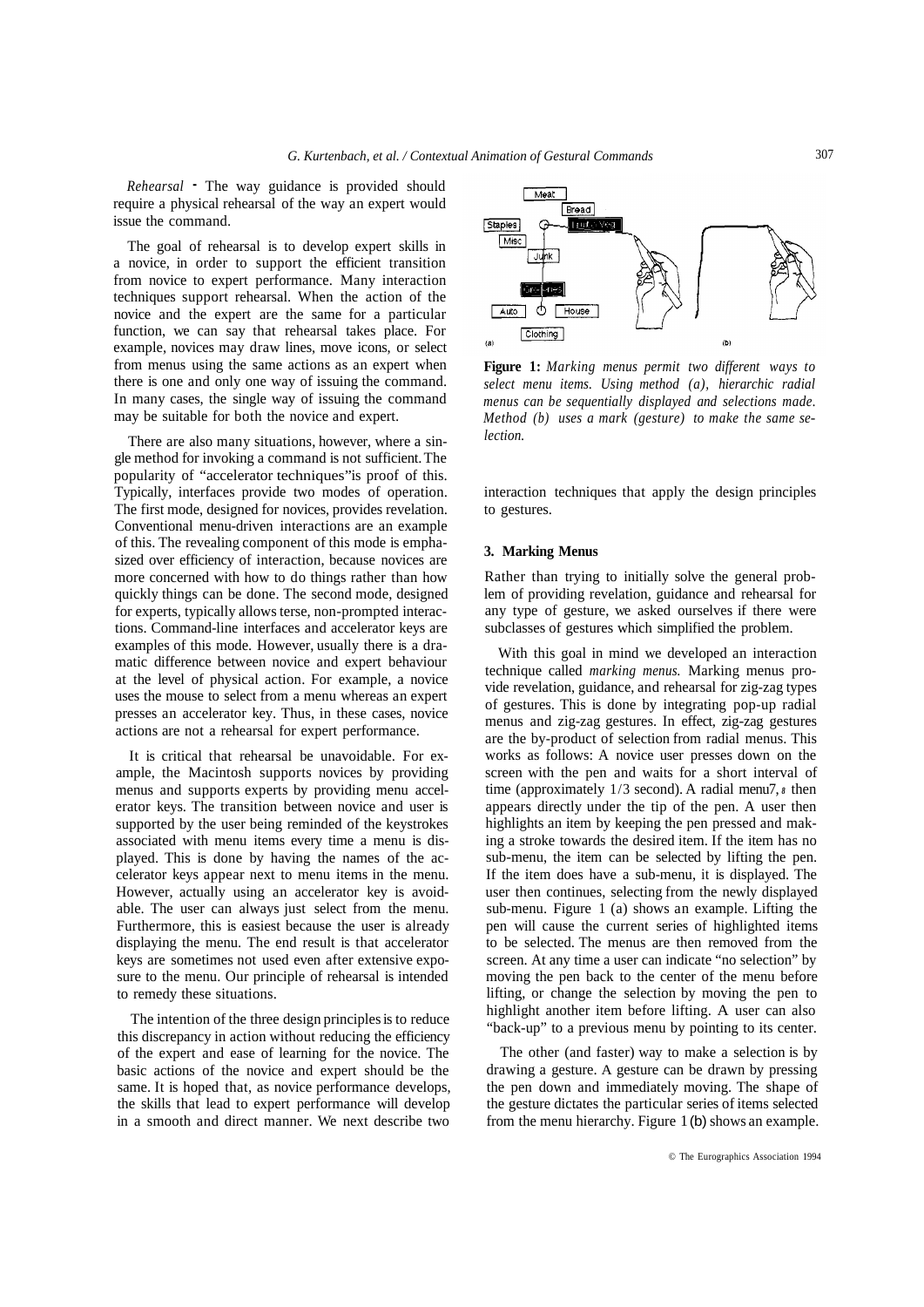

**Figure 2:** *An example of a radial menu hierarchy and the marks that select from it. Each item in the numeric menu has a submenu consisting of the items a, b, c and d. A mark's label indicates the menu items it selects. A dot indicates the starting point of a mark.* 

In effect, the menu reveals the commands associated with a vocabulary of zig-zag gestures. Figure 2 shows an example of a zig-zag gesture vocabulary and the menu that reveals them.

Marking menus adhere to the design principles as follows: Revelation is provided by the pop-up menu (the novice can see what commands are available). Guidance is provided by the system giving the user feedback and additional menu items as the menu is traversed. Rehearsal is provided by the physical movement involved in selecting an item from the menu being identical to the movement required to make the gesture corresponding to that item.

We have extensively user tested marking menus and have found that they are used as designed. Novices pop-up the menus but with experience learn to use the gesture (i.e., they become experts). Drawing a gesture has been show to be dramatically faster than traditional menu selection techniques. See Kurtenbach's work9 for an in-depth analysis of marking menus.

#### **4. The Crib/Sheet Animator**

Can an interaction technique similar to marking menus be designed for other types of gestures? In other words, can the design principles be applied to the general case? We refer to these other kinds of gestures as *iconic gestures* (although the meanings of these gestures may not be strictly based on iconic shape) and we refer to marking menu's zig-zag gestures as *menu gestures.* Thus the



**Figure 3:** *An application called Tivoli, running on Liveboard, emulates a whiteboard but also allows drawings to be edited, saved and restored.* 

question is : can revelation, guidance and rehearsal be provided for iconic gestures?

In order to investigate this question we decided to take an existing pen-based application that used iconic gestures and attempted to design an interaction mechanism that would provide revelation, guidance and rehearsal for those gestures. The test bed for this design experiment was an electronic whiteboard application called *Tivoli10.* Tivoli is intended to be used in collaborative meeting situations, much in the same way that a traditional whiteboard is used. Tivoli runs on a large vertical display, called *Liveboard,* that can be written on with an electronic pen. Much like a whiteboard, several people can stand in front of a Liveboard and write, erase, gesture at, and discuss hand drawn items. Handwriting and drawings also can be edited by a combination of direct manipulation commands (i.e. buttons, menus, etc.) and iconic gestures. Figure 3 shows Tivoli and Figure 4 shows the types of iconic gestures used.

#### **4.1. Problems with the Marking Menu Approach**

*Overlap* - Suppose we strictly applied the marking menu design to these gestures. Essentially, a marking menu displays the various ways a user could move the pen to issue a command. Figure 5 shows the result of applying this approach to some of the gestures in Figure 4. When a user presses the pen at a location, the system displays the various ways a user could move the pen by displaying example gestures. As Figure 5 shows, gestures overlap and can cause confusion. Part of the problem is that iconic gestures are not suitable for displaying in this manner. Menu gestures, however, are suitable because of their directional and segmented nature. Only the first segment of the zig-zag gesture needs to be displayed. The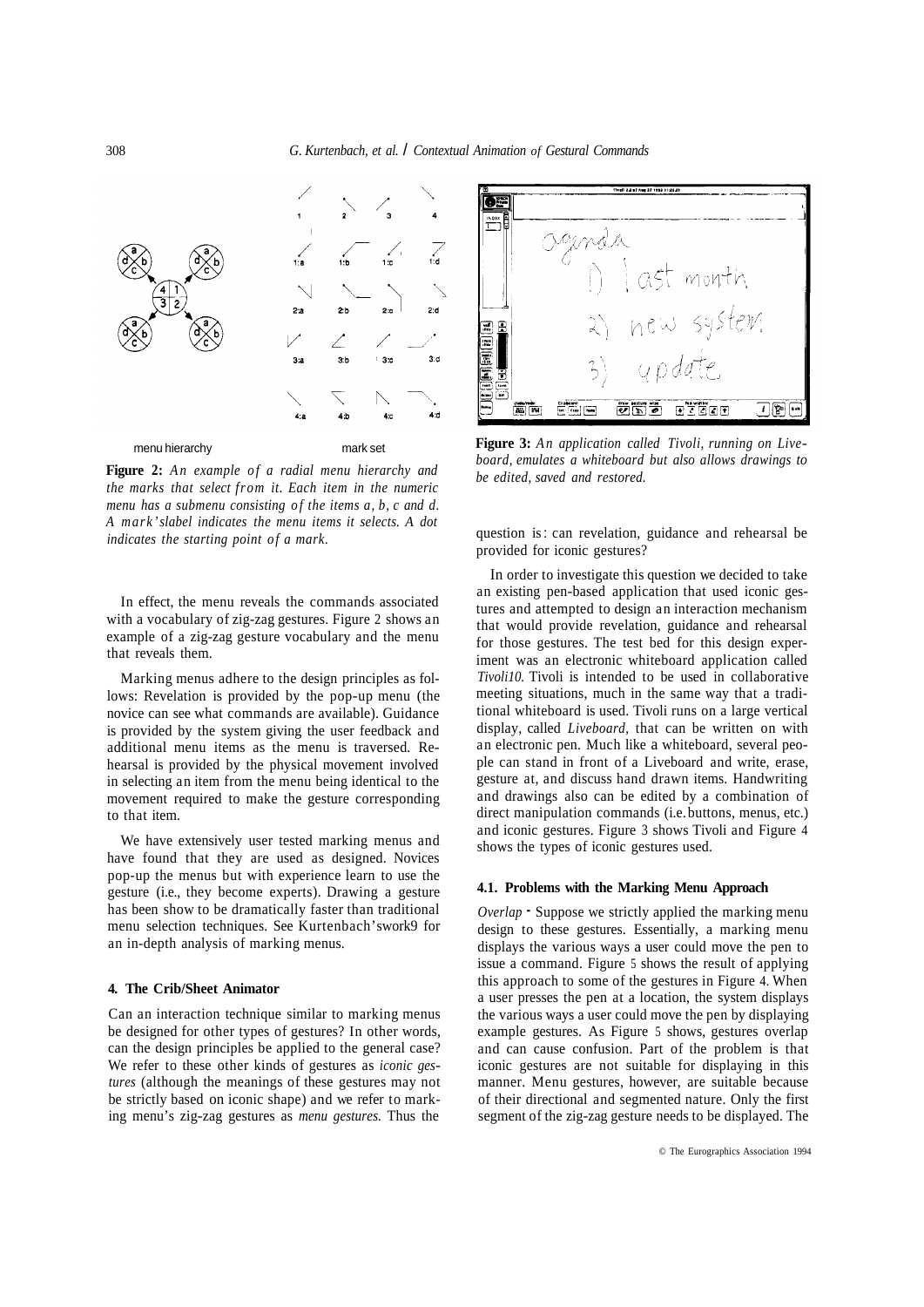

**Figure 4:** *The basic gestures used in Tivoli.* 



**Figure 5:** *Overlap causes confusion when using the marking menu approach to reveal other types of gestures. Here we display the commands available when starting a gesture from a clear spot in the drawing region of Tivoli.* 

remaining segments of the gesture can be incrementally displayed as the menu is traversed.

*Not enough information* - Another problem with a display like Figure 5 is that it gives little contextual information. For example, the important thing about the "Select" gesture is that it should encircle objects and the shape of the circle can vary. This type of information is not shown in Figure 5.

The meaning of several iconic gestures in Tivoli is determined not only by the shape of the gesture but also by the context in which the gesture is made. For example, a straight line over a bullet-point moves an item in a bullet-point list, while a straight line in a margin scrolls the drawing area. These types of inconsistencies can potentially confuse the user. To avoid these problems, we wanted to provide context sensitive information about which gestures a user can make over what objects. Informally, we wanted a user to be able to answer the question: "what gestures can I draw on this object or location?". Since marking menus are sensitive to context (i.e., the contents of a menu may vary depending

on where it is popped up), we hoped that some similar mechanism could be designed for iconic gestures in Tivoli.

For gesture sets in general, besides Tivoli's iconic gesture set and the marking menu gesture set, the following characteristics may contribute to a gesture's meaning and this type of information therefore needs to be revealed :

*Shape* - This is the case where a particular shape is an icon for a certain command. For example, the "pigtail" shape is an icon for the delete command.

*Direction* - Sometimes the direction of a gesture affects its meaning. For example an up-stroke means "scroll up" while a down-stroke means "scroll down". The shape of the gesture is basically the same but the direction or orientation of the gesture has meaning.

*Location of features* - The location of features of a gesture can affect its meaning. For example, the summit of the "Type-in'' point gesture, shown in Figure 5, determines the exact placement of the text cursor.

*Dynamics of drawing* - How a gesture is drawn can affect its meaning. For example, a flick could mean "scroll to the end of document", while a slow up-stroke could mean "scroll to the next page".

## **4.2. Solutions**

*Crib-sheets* - Interactive crib-sheets reveal gestures without the overlap problem. When the user requires help, a crib-sheet can be popped up which shows the available gestures and what they mean. The user can then dismiss the crib-sheet and make a gesture. Other systems have used mechanisms that are similar to crib-sheets (e.g., *XButtons11* and Microsoft's *Windows for Pen Computing).* Crib-sheets can be as succinct as a simple list of named gestures or as elaborate as multi-page explanations of the gestures in great detail. Thus a crib-sheet could contain complete information on all the characteristics of a gesture. However, since crib-sheets are for reminding and guidance, they are usually succinct.

Figure 6 shows the crib-sheet technique we designed for Tivoli. The design works as follows. Similar to a marking menu, if one doesn't know what gestures can be applied to a certain object or location on the screen, one presses-and-waits over the object for more information, rather than drawing a gesture. At this point, rather than a menu popping up as in the marking menu case, a crib-sheet is displayed. The crib-sheet displays the names of the functions that are applicable to the object or location, and example gestures. If this is enough information, a user can draw one of the gestures in the crib-sheet (or take any other action) and the crib-sheet automatically disappears. If the pen is released without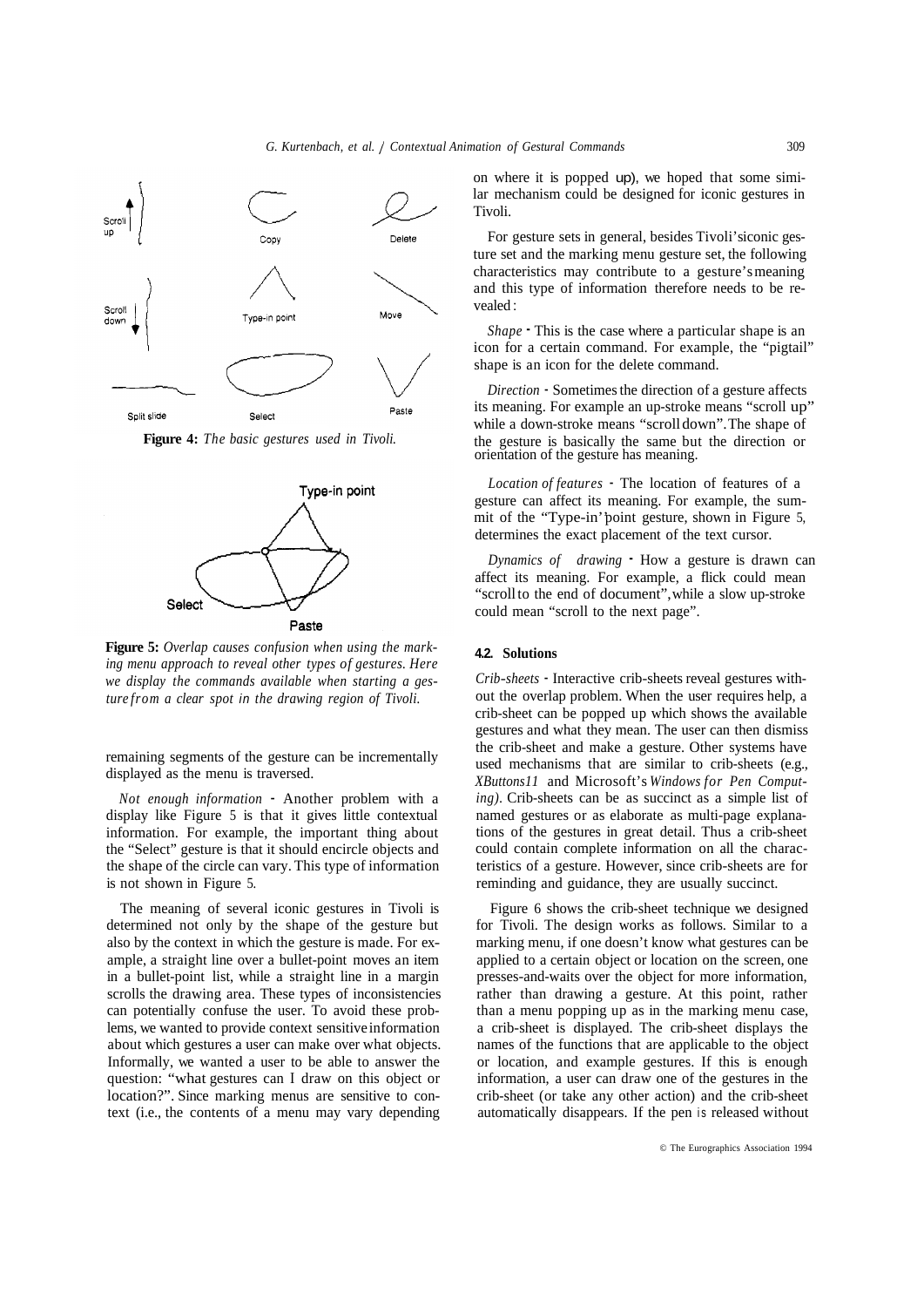

**Figure 6:** *Revealing iconic gestures in Tivoli: The user has selected the word "Tea" by circling it. To reveal what functions can be applied to the selection, the user pressesand-waits within the selection loop. A crib-sheet pops up indicating the context ("In a selection") and the available functions and their associated gestures.* 

drawing a gesture, the crib-sheet remains displayed until the next occurrence of a pen press followed by a pen release or a press-and-wait event.

This design has several important features which distinguish it from a pop-up menu. First, the system displays the crib-sheet some distance away from the pen tip so that the crib-sheet does not occlude the context. This leaves room for a user to draw a gesture. Second, a user must draw a gesture to invoke a command. For example, a user cannot select the delete button to perform a deletion. The user must draw a delete gesture to perform a deletion. Finally, the significance of the location of the pen tip is displayed at the top of the crib-sheet (i.e., in Figure 6 "In a selection" is displayed at the top of the crib-sheet). This is useful for revealing the meaning of different locations and objects on the screen.

This design obeys the principles of revelation, guidance, and rehearsal. The crib-sheet provides revelation, and a user can use the examples as guidance when drawing. Rehearsal is enforced because a user must draw a gesture to invoke a command rather than pressing on a crib-sheet item.

*Animated, annotated demonstrations* - While the cribsheet does reveal contextual information about gestures, it still lacks certain types of information. For example, one static example of a gesture relays little information about variations and features of a gesture. It has been shown that people need good examples to help visualize procedures<sup>12</sup>. Ideally a demonstration of the gesture in context should be provided, similar to what one receives when an expert user demonstrates a command. The tutorial program in *Windows for Pen Computing* works like this. In the tutorial, a user is shown how gestures are made by animated examples.

The idea of animated help in direct manipulation interfaces is not new<sup>13-15</sup>. Our system is unique in that it uses animated help for pen-based interactions.

The examples in the crib-sheet could be animated to show how to draw a gesture, variations on a gesture, and the various features of a gesture. However, cribsheets illustrate gestures outside of the context of the material that the user is working on, and this can make it difficult to see how the gesture applies to the context. Marking menus, on the other hand, have the advantage of showing the available gestures directly on top of the object being worked on.

To solve this problem we extended the function of the crib-sheet by adding animations of gestures which take place in context. If the crib-sheet does not provide sufficient information, a demonstration of a gesture can be triggered by pressing the "demo" button on the crib-sheet. The demonstration of the gesture begins at the location originally pressed. The demonstration is an animation of the drawing of the gesture which is accompanied by text describing the special features of the gesture (see Figure 7).

There are several important aspects to this design:

- Gestures are shown in context. The animation of the gesture is full size, and emanates from the exact location originally pressed on by the user.
- Variations in gestures are shown by multiple animations. Usually, two examples are enough.
- Information about features or semantics of a gesture is provided by annotations. (e.g., in Figure 7 "A pigtail deletes the *selected objects.").* In addition, features of the application can be displayed. For example, in Tivoli scrolling gestures can only be drawn in the margins of the drawing area, but the borders of the margins are not visible (this was done to keep the drawing area uncluttered). In situations like this, the animation can display these features to clarify matters. Annotations appear in sequence during a gesture's animation, and they are timed to remain on the display long enough for the user to read them.
- Animation can be controlled. A long series of animations takes quite a bit of time and this can be tedious for the user. By pressing a button in the crib-sheet, individual animations of the gestures can be started or stopped. Pressing the "Dismiss" button will stop the animation and removes the crib-sheet. The animation will freeze if a user begins drawing a gesture (so a user can trace the animated gesture). As in the case of the crib-sheet by itself, the moment a user completes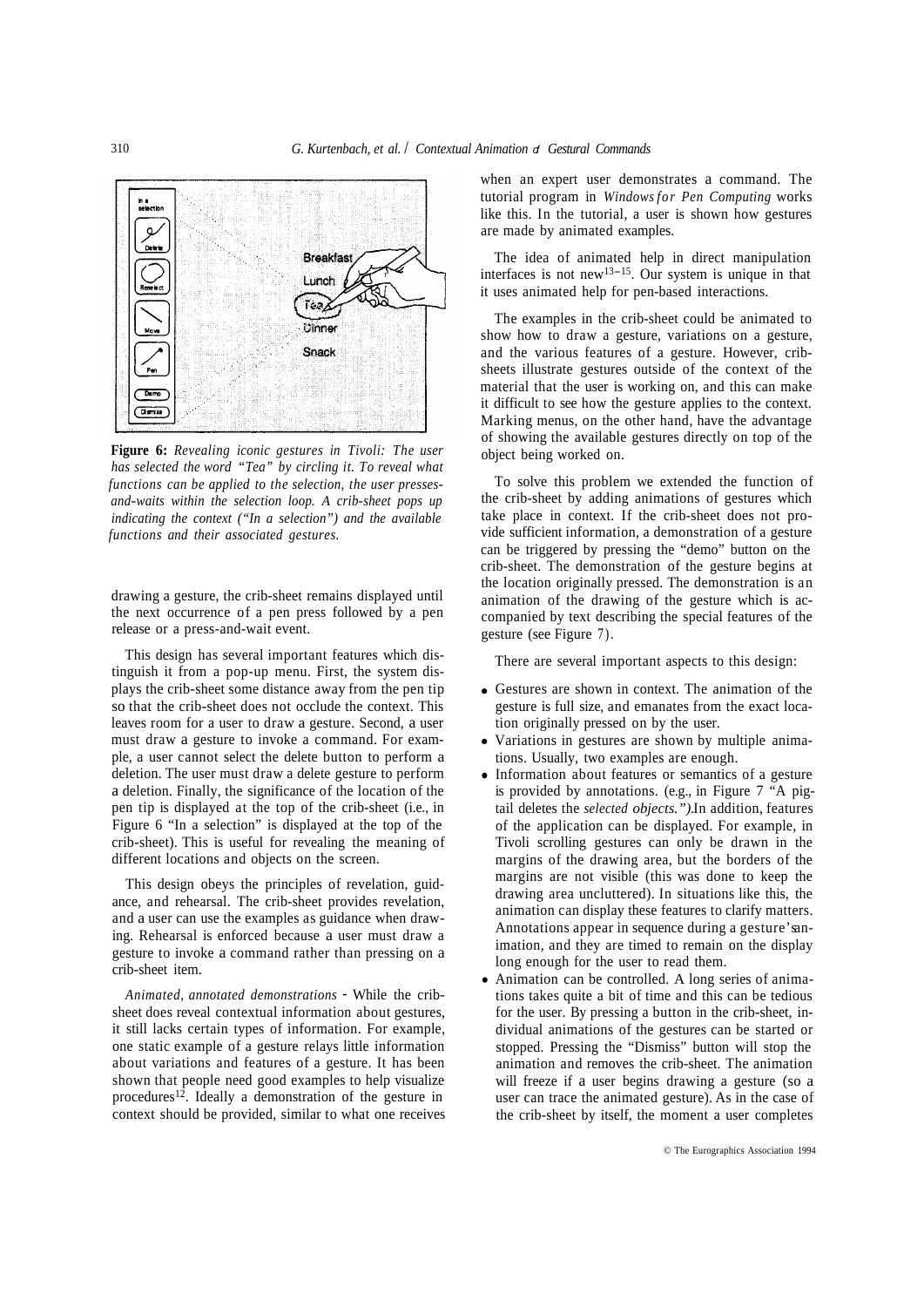

**Figure 7:** *A demonstration of a particular function can be attained by pressing its icon. In (1) the user presses on the delete icon for more information. This triggers an animated demonstration of the gesture with text annotation to explain its features. This is shown in (2), (3) and (4). In (5), the user traces along the example gesture to invoke the function. When the pen is lifted, the action for the gesture is carried out, and the crib-sheet and animation disappear (shown in (6)).*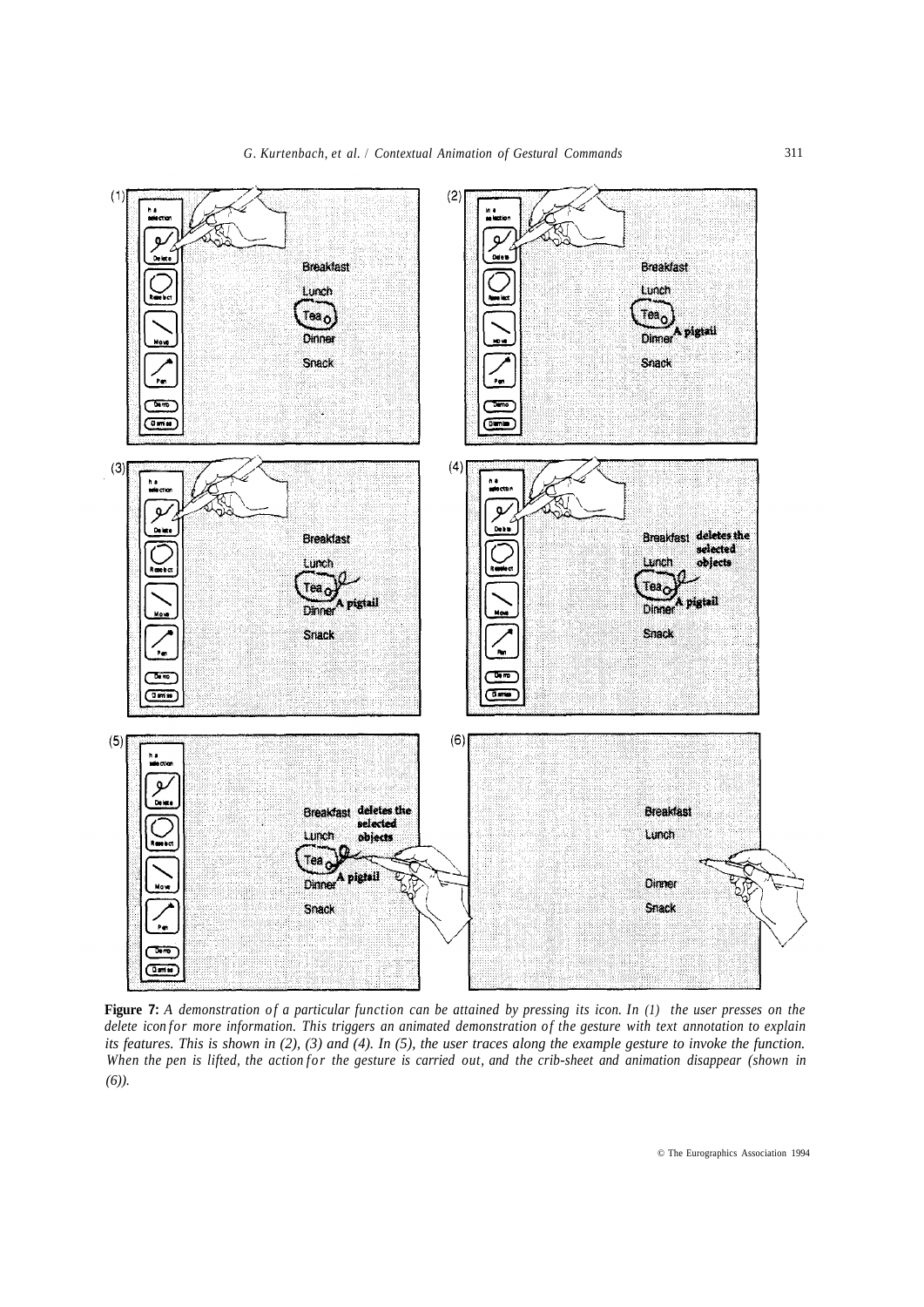a gesture, the crib-sheet is removed and the animation terminates.

The user is not required to make a gesture from the crib-sheet. The user is free to perform any gesture at any location on the screen while the animation is running. The user can also choose to not draw a gesture by tapping the pen against the screen. This removes the animation and crib-sheet.

#### **4.3. Implementation**

Our crib-sheet/animation is implemented so it is easy for an interface programmer to use. To produce cribsheets and animations Tivoli interacts with a software module called the *animator.* The animator accesses a *Gesture Animation Database* (GAD). The GAD contains descriptions of examples of gestures grouped by context (see Figure 8). When the user presses-and-waits, Tivoli calls the animator with a description of the current context (e.g. "In a selection"). The animator then selects the gestures to be animated based on context, constructs and displays the crib-sheet, and animates the gestures at the user's request.

GAD is constructed by first hand-drawing the gesture examples and annotations in Tivoli, then placing these into GAD. Annotations are then labeled by where and when they should occur in the animation cycle (e.g., "start" and "end"). A gesture is a sequence of x and y coordinates which is animated by incrementally displaying the gesture. When animating a gesture the animator uses the same drawing dynamics as the original handdrawing. In this way, dynamics of drawing can be revealed and the speed of an animation can be controlled by the constructor of the examples. The pacing of the animation of text annotations is determined by length of text: after an annotation is displayed the animator pauses for an amount of time that is proportional to the length of the text before continuing with the rest of the animation. This gives a user time to read the annotation and then watch the rest of the animation.

A key feature to this design is that extra examples of the same gesture can be placed in GAD and tagged for special purposes. If an example is tagged as "variation", the animator animates this example along with the original example of the gesture. In this way, variations on a gesture can be shown to the user. When the animator retrieves the examples from GAD, example gestures are shrunk down to be displayed in the buttons of the cribsheet. We found it convenient to tag certain example gestures for shrinking as "icon". If no "icon" example is found, the animator shrinks the first example gesture it finds.

Multiple examples of gestures also allow the animation of gestures in constrained spaces. For example,



**Figure 8:** *An example of the structure of the Gesture Animation Database (GAD). Annotated examples of the gestures used for the crib-sheet and animations are grouped by context and function.* 

assume that a user invokes the animator near the bottom of the drawing area, and that one of the possible gestures at that point is a pigtail (delete). At the bottom of the drawing area, there is no room to draw a pigtail downwards, but there is room to draw it upwards. Thus, the animator should show only pigtails that fit in this location. The solution to this problem is that when the animator retrieves examples from GAD it looks for examples that will fit in the location. Thus, GAD should be set up with several examples of each gesture, so that the animator can find an example for any location. We found as little as four different examples were sufficient. In the event that an example which fits cannot be found, the animator generates and displays a "no room message" (e.g., "not enough room to demo delete here"). This tends to only happen when there is not enough room for a user to actually draw the gesture.

Thus we could easily design examples to fit in constrained spaces by originally hand-drawing them in those spaces. For example, we drew instances of pigtails that fit at the top, bottom, left and right edge of the screen.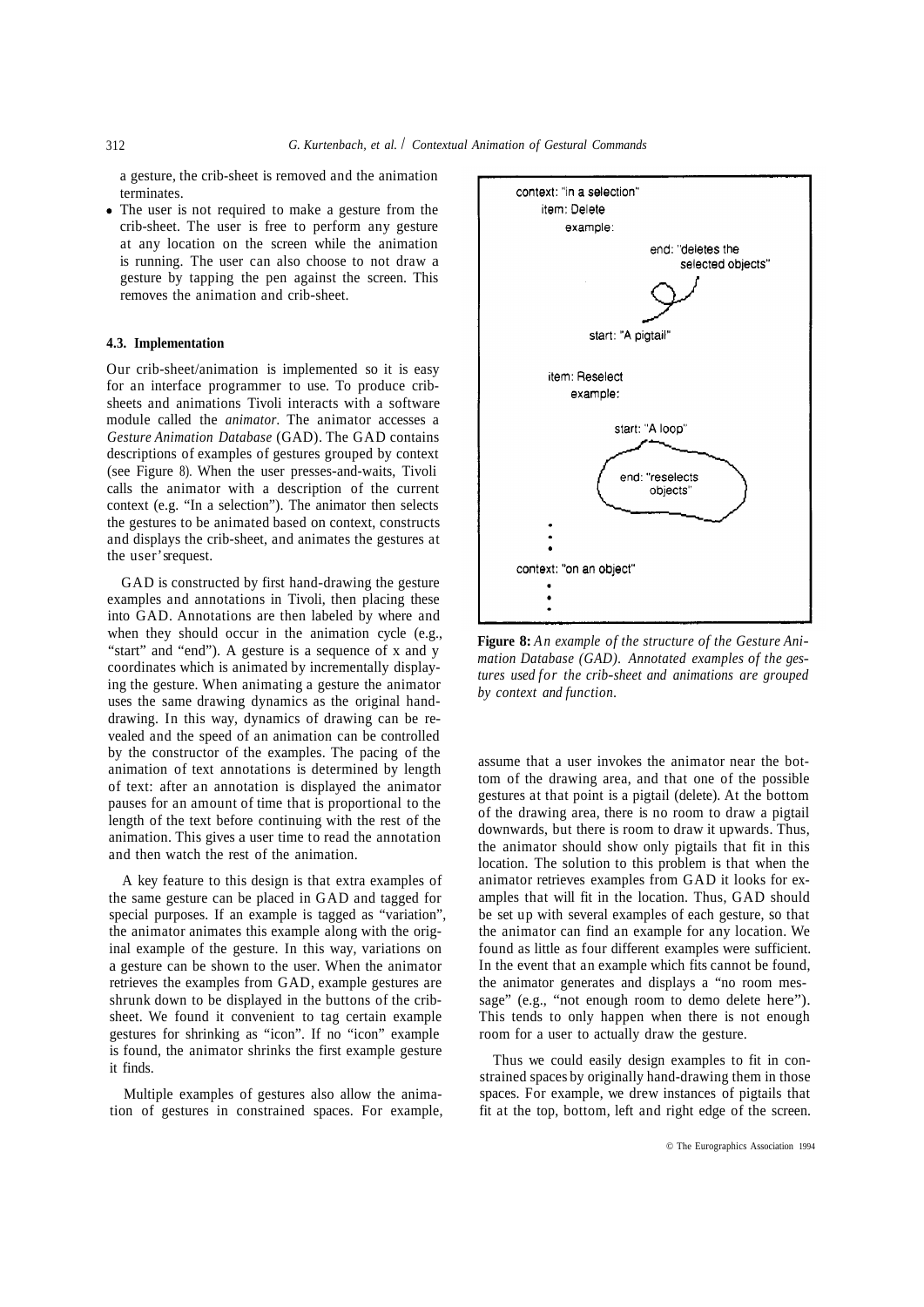The animator does not have to be sophisticated at laying out the animations - the layouts are determined by the constructor of the examples. The animator need only check if an example will fit at a certain location. If it does not fit, it merely looks for another example.

#### **4.4. Usage Experiences**

The crib-sheet/animator has been used informally by several researchers at Xerox PARC. We were able to provide several examples of every gesture used in Tivoli in the GAD. Initially, we found that users did not notice the crib-sheet pop up on the left side of the display. This was because users were so close to the large display that the crib-sheet popped up outside their visual focus. We then added an animation of the crib-sheet expanding from the point at which press-and-wait occurred. This helped users notice the display of the crib-sheet.

Users were also able to make use of the cribsheet/animator after a brief demo. We found that users explored the interface by pressing-and-waiting at different spots to see what functions where available. We also observed users tracing the animated gestures. The most common error involved a user pressing-and-waiting with the command button pressed, then releasing the button while watching the animation. The user would then trace the animated gesture without the command button being pressed (Tivoli requires a command button on the pen to be pressed for the system to interpret marks as gestures not as drawing or hand-writing). Not having the command button pressed would result in the mark being drawn but not interpreted. We feel this type of error may disappear when a user gets into the habit of holding down the command button to issue a command. It is also possible to have the system recognize this error and advise the user to press the command button.

## **5. Future Work**

An obvious next step for future research is formal user testing of our designs. It would be optimistic of us not to expect users to have problems with our system. First, there are many details that users might trip over: are the menus and buttons labeled meaningfully? Are the press-and-wait time thresholds correct? We believe the next step in user testing would be to evaluate some of these details and refine the content of the animations.

One problem with our current implementation is that, although animations do appear in context, they do not "work with" the context. For example, the animation of a loop being drawn to select objects sometimes doesn't enclose any objects. The problem is the animator has no knowledge about the Tivoli objects underlying the animation. A more advanced version would extend the notion of parameterized gestures to allow them to utilize

and manipulate Tivoli objects in the current working context. This would require a much more sophisticated architecture for the animator. A good starting point is to build on the work that Sukaviriya and Foley have done on the generation of parameterizable, context sensitive animated help for direct manipulation interface15.

#### **6. Summary and Conclusions**

Gestures have many advantages but they also have the disadvantage of not being revealing. To reveal gestures some sort of interactive mechanism must be used. We presented the design principles of revelation, guidance and rehearsal which promote the integration of the interactive mechanism and gestures. The notion is that the interactive mechanism is intended for the novice while the gestures are intended for experts. The integration of the two is intended to support the learning transition from novice to expert.

We presented two designs that follow these design principles. Marking menus integrate radial menus and zig-zag gestures and represent the application of the design principles to a subclass of gestures. The cribsheet/animator represents the application of the design principles to any type of gesture. We have found in practice that marking menus are very effective in supporting novices and experts. The fact that the crib-sheet animator is a workable design proves that the design principles are generalizable to iconic gestures. Further design exploration and testing is warranted.

Designing a mechanism to reveal iconic gestures brings to light many issues concerning the revelation of gestures. First, revelation can occur at various levels of detail. The crib-sheet is the first level: a quick glance at the icon for the gesture may be sufficient for the user. An animation is the second level: it requires more time but provides more information and explanation. Our design essentially supports a hierarchy of information where there is a time versus amount of information tradeoff.

A hierarchic view of information can also be applied to the way in which gestures themselves are revealed. For some gestures, it is sufficient just to show a static picture of the gesture. For other gestures an annotated animation is needed before each one can be understood. Besides an animation, some gestures need to show variations. Finally some gestures, like menu marks, are best revealed incrementally. Depending on the characteristics of a gesture, there are different ways of explaining the gesture. This implies our revelation schemes must support these different forms of explanation. Marking menus, crib-sheets, and animations are instances of different forms of explanation. A complete taxonomy of forms of explanation is future research.